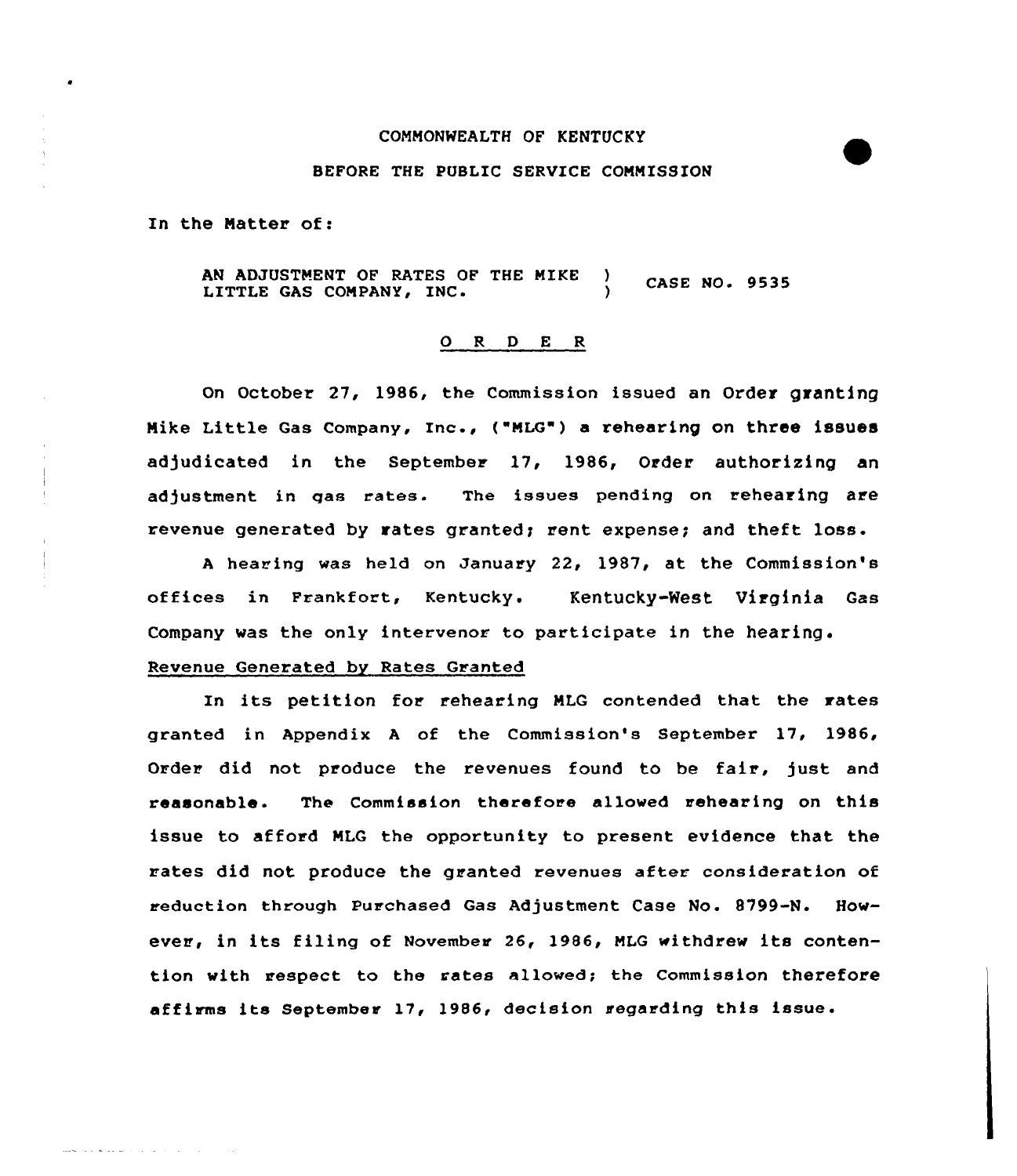# Theft Loss

In its Order of September 17, 1986, the Commission denied the inclusion as an operating expense for rate-making purposes  $$4,345$ associated with a theft which occurred at the offices of NLG in February of 1986. Upon rehearing MLG has provided detailed evidence regarding the circumstances surrounding that incident.

The evidence supports NLG's contention that there was no serious negligence involved in the theft. On Friday, February 1, 1986, the manager of NLG, Nike Little, accidently left the funds on the office counter. The funds weve subsequently stolen. NLG had no insurance to cover this loss. All but 8600 of this amount was in checks.

Whereas this action by NLG was accidental and was not itself imprudent, the actions of management subsequent to the theft were imprudent. NLG failed to notify the police of the theft. NLG failed to do this despite the manager's apparent knowledge of who had stolen the money. Referring to the family of an NLG employee, Mike Little stated, "I'm pretty positive they got this money."<sup>1</sup> Had this matter been reported to the authorities and a professional investigation conducted, the recovery of the funds might have occurred.

NLG defended its failure to notify authorities by citing <sup>a</sup> previous incident when "\$12 or  $$15"$ <sup>2</sup> was stolen. In that instance MLG notified the police; however, the police were unable to make

Ibid., page 14. $\overline{2}$ 

<sup>1</sup> Hearing Transcript, January 22, 1987, page 16.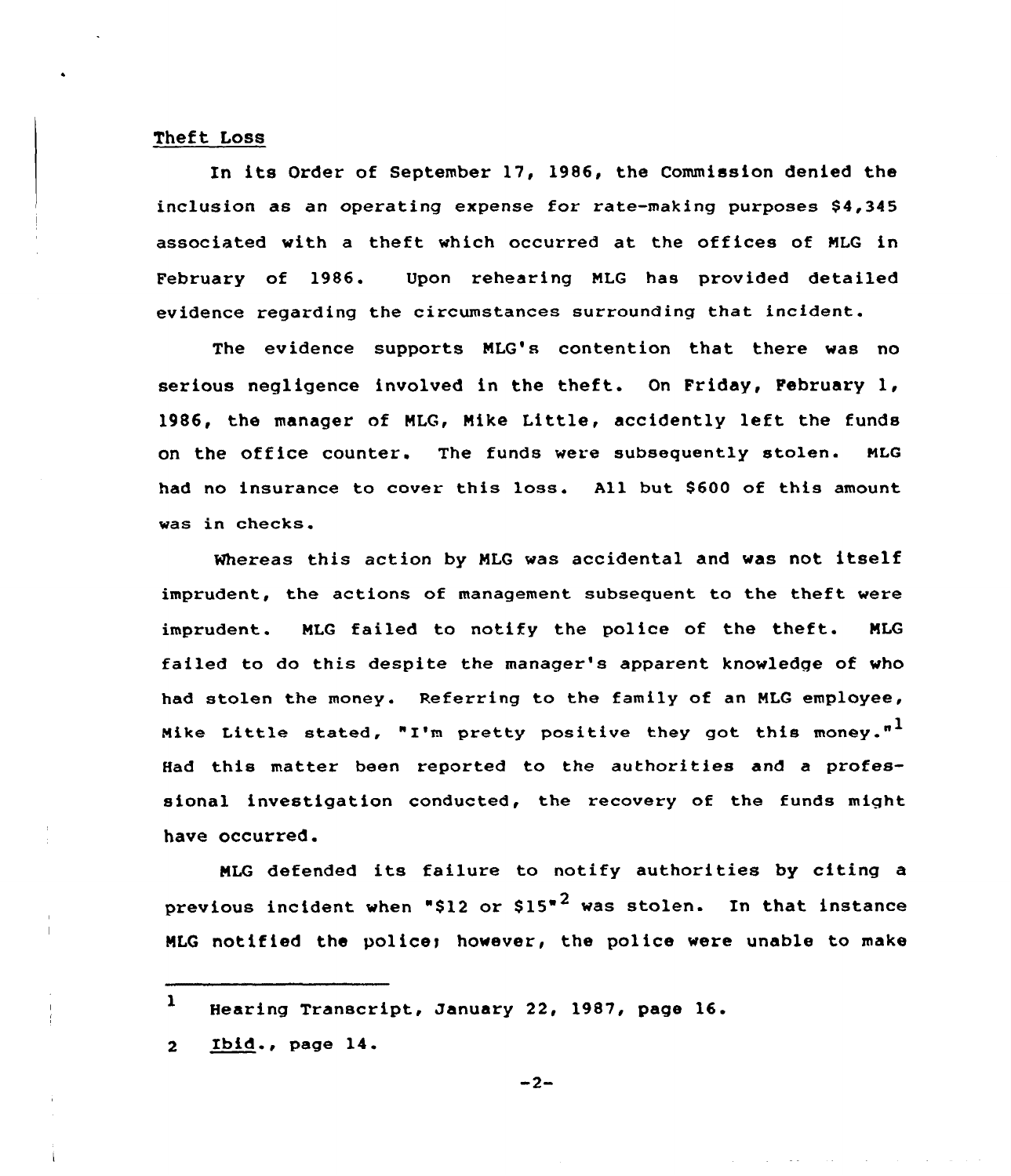an arrest. The Commission does not consider this to be valid )ustification for not reporting the February 1986 theft. Aside from the much greater amount involved which would obviously merit more serious treatment by the police, it is an imprudent management policy to fail to request the assistance of professional investigators to help recover stolen funds.

NLG further failed to exercise prudent management by not attempting to contact the issuers of the stolen checks to have payment stopped and duplicate checks issued. This action could have reduced the loss substantially. Eighty-six percent of the stolen funds may have been recovered by thie action. NLG te8tified that it could have identified the customers to whom the stolen checks related.<sup>3</sup> No detailed information such as this was provided in this case which would be conclusive as to the amount of loss to MLG.

Based on the foregoing, the Commission finds that the actions of HLG subsequent to the theft were imprudent and the evidence in this case does not document the amount of loss to MLG. Therefore, the Commission is of the opinion that the \$4,345 theft loss amount should not be borne by the ratepayers. The finding regarding this issue in the September 17, 1986, Order is therefore affirmed.

# Rent Expense

In its Order of September 17, 1986, the Commission disallowed the \$9,000 1985 rental charge (\$750 per month), allowing instead \$3,600 (\$300 per month), the amount charged to Phelps Gas Company

<sup>3</sup> Ibid.< page 17.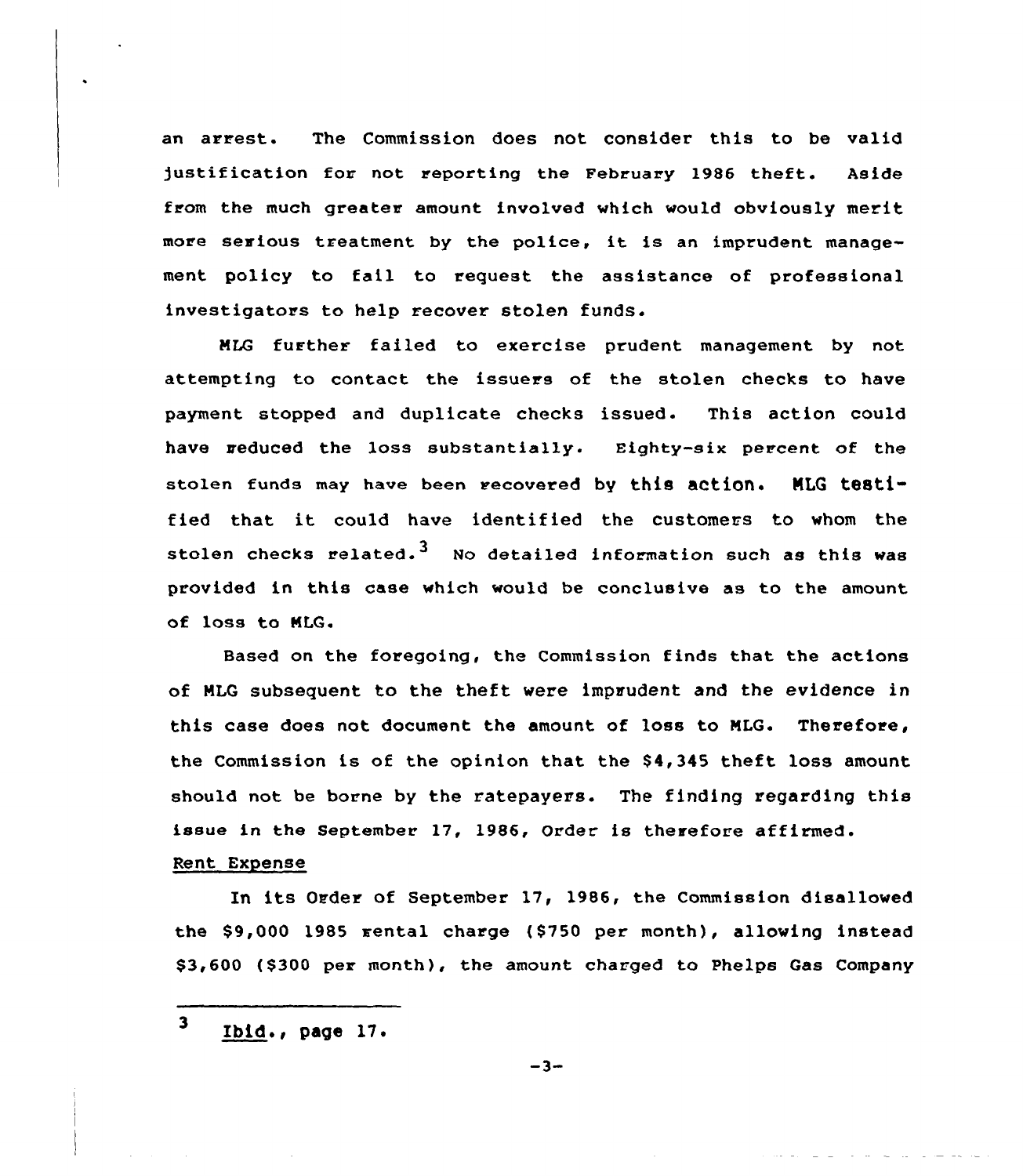("Phelps"), a gas company occupying and renting the same office as NLG. The office building is owned by the president of NLG, Nike Little, so the Commission views this as a less-than-arms-length transaction; thus the burden is placed upon NLG to clearly demonstrate that the \$750 per month rental charge is just and reasonable.

NLG has cantinued to rely upon its original justifications for NLG being charged a higher rent than the other companies occupying the same office. These justifications are that NLG has mare customers and MLG's customers live nearer to the office than do the customers of the other companies. NLG has also continued to advance the argument introduced much later in the proceeding that MLG uses more of the space than the other companies; however, as explained in the Commission's September 17, 1986, Order, this argument is contradicted by earlier testimony and is not consistent with other aspects of the record.<sup>4</sup> Upon rehearing, MLG has failed ta provide evidence documenting that NLG does in fact have greatex office space allocated to it than to the other companies.

It is the Commission's opinion that the location of <sup>a</sup> utility's office relative to where its customers reside should not have a large bearing on rent expense. For utilities with large service areas the Commission does not set higher xates for customers wha happen ta reside near the office than for those who reside <sup>a</sup> great distance from it; which is in effect what NLG is requesting the Commission to do. NLG makes reference to the great

Commission's Order dated September 17, 1986, pages 10-11.

-4-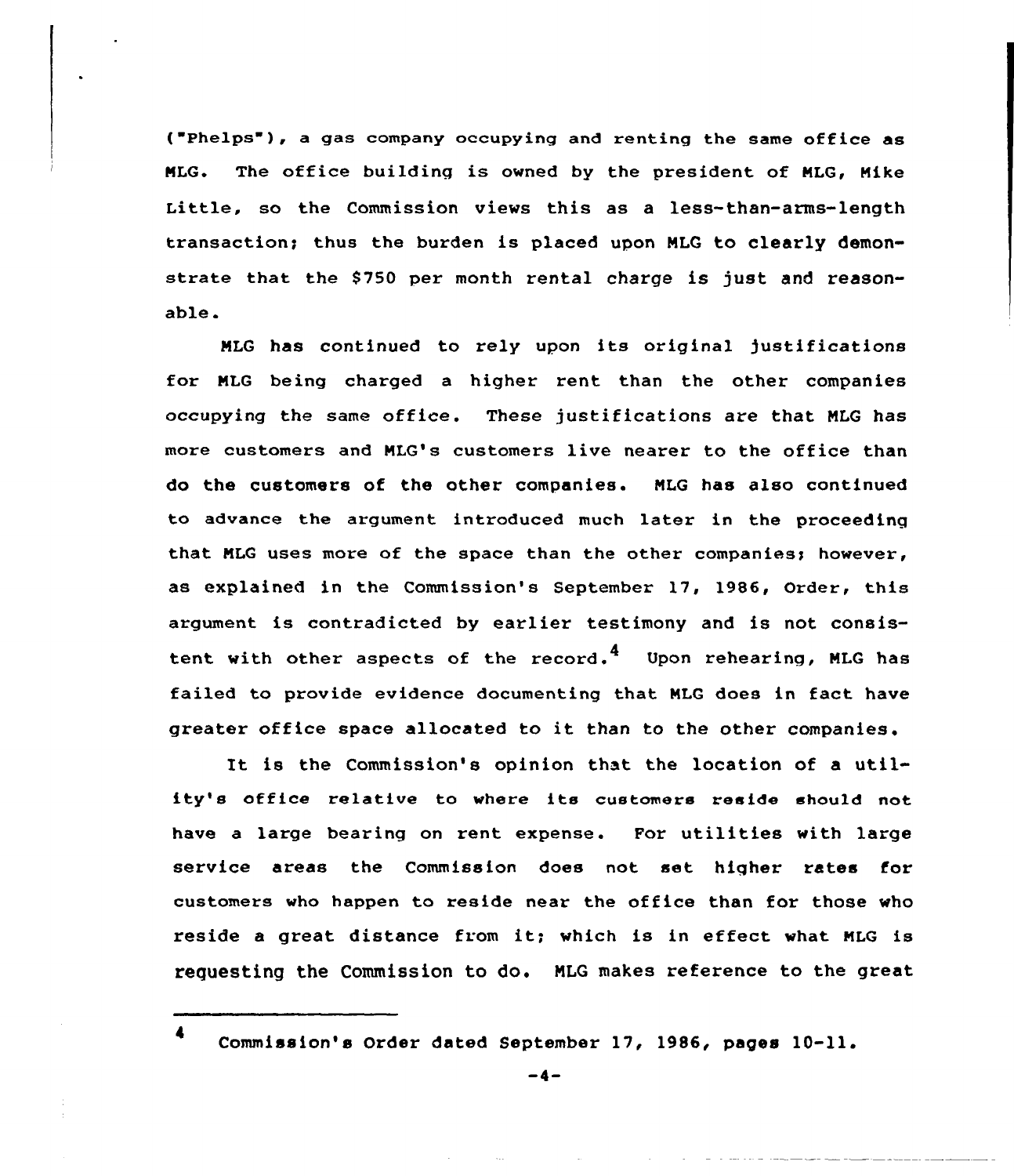deal of "foot traffic" by its customers to pay their bills in person. The Commission can only assume that the customers do this to save the cost of postage. The effect of MLG's proposed rent expense if allowed for rate-making purposes would be to increase the amount of a gas bill considerably more than the amount of the postage, thus defeating the ratepayers' effort to save money by paying their bills in person.

With regard to NLG's contention that its rate should be set higher because it has <sup>a</sup> greater number of customers, the Commission cites the consistent treatment it has applied over the years to the numerous cases involving utilities owned by Carroll F. Cogan (e.g., Case No. 9099).<sup>5</sup> The basic facts were the same as in this one: Mr. Cogan owned the office out of which he ran more than one utility. For rate-making purposes, the Commission allowed each utility 8150 per month without regard to the number of customers. This treatment reflects the Commission's opinion that in an arms-length transaction a landlord would not base the rental charge of a tenant upon the number of customers the tenant has.

The record in this case reflects that the office that MLG rents is also used by five other companies which are owned and operated by Mike Little: Phelps, Elzie Neeley Gas Company, two cable companies and Nike Little Real Fstate. NLG has provided an

 $\mathcal{L}_{\mathcal{L}} \cdot \mathcal{L}_{\mathcal{L}} = \mathcal{L}_{\mathcal{L}} - \mathcal{L}_{\mathcal{L}} - \mathcal{L}_{\mathcal{L}}$ 

the means of the company

<sup>5</sup> The Application of Willow Creek Utilities, Inc., D/8/A Willow Creek Sewer System, for an Ad/ustment of Rates Pursuant to the Alternative Rate Adjustment Procedure for Small Utilities, Final Order entered February 22, 1985.